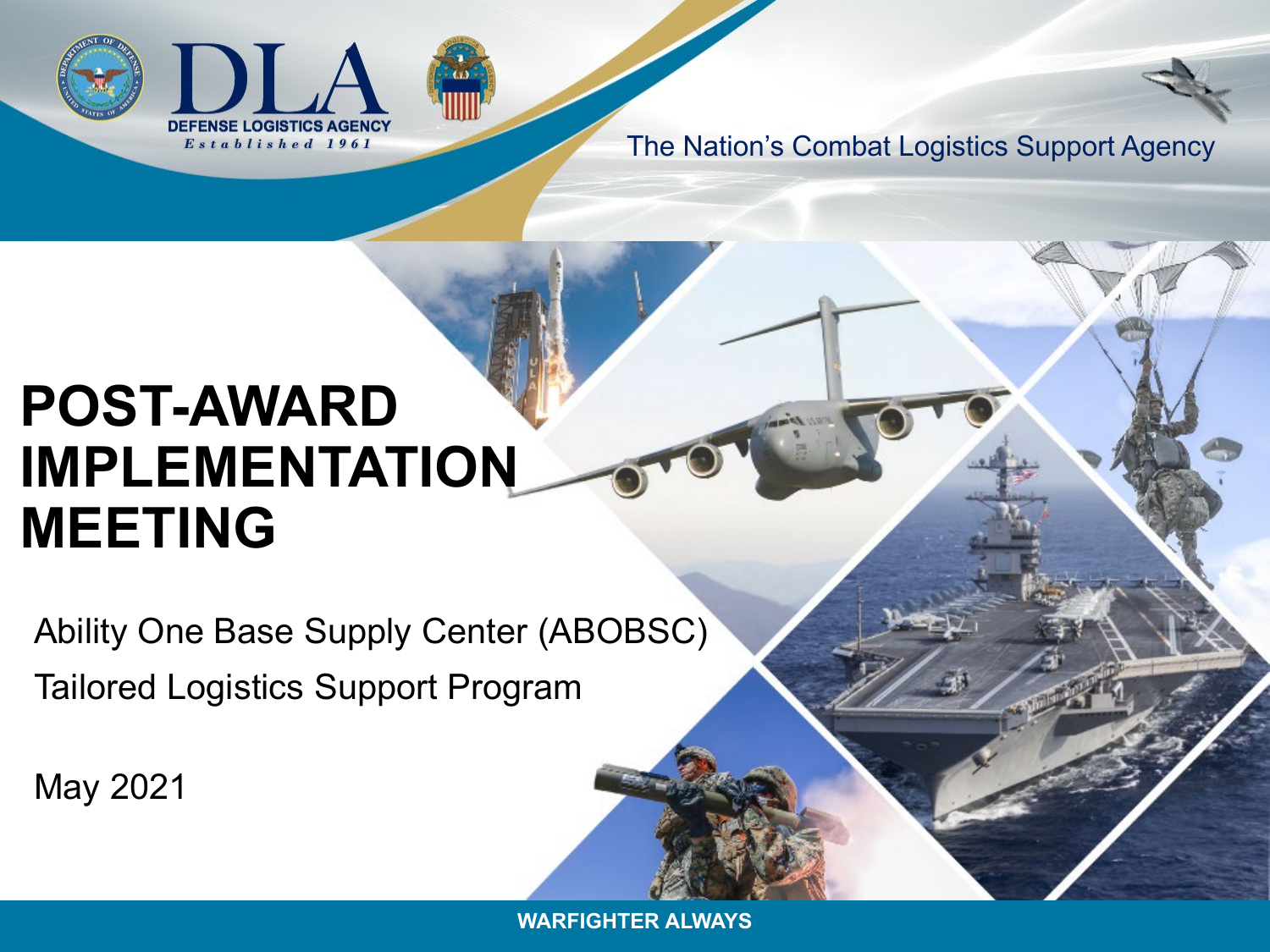

## **Agenda**

- Contracting Team
- Contract Overview
- Program Description
- Ordering Process
- Ordering Process Flowchart
- Sourcing Restrictions
- Electronic Systems Utilized
- Customer Registration
- EDI Requirements
- Contractor Oversight
- Delivery Requirements/Pricing
- Delivery and Performance **Metrics**
- Contract Payment Terms
- Reports and Audits
- Contractor Code of Business Ethics
- Cyber Security
- Q&A Session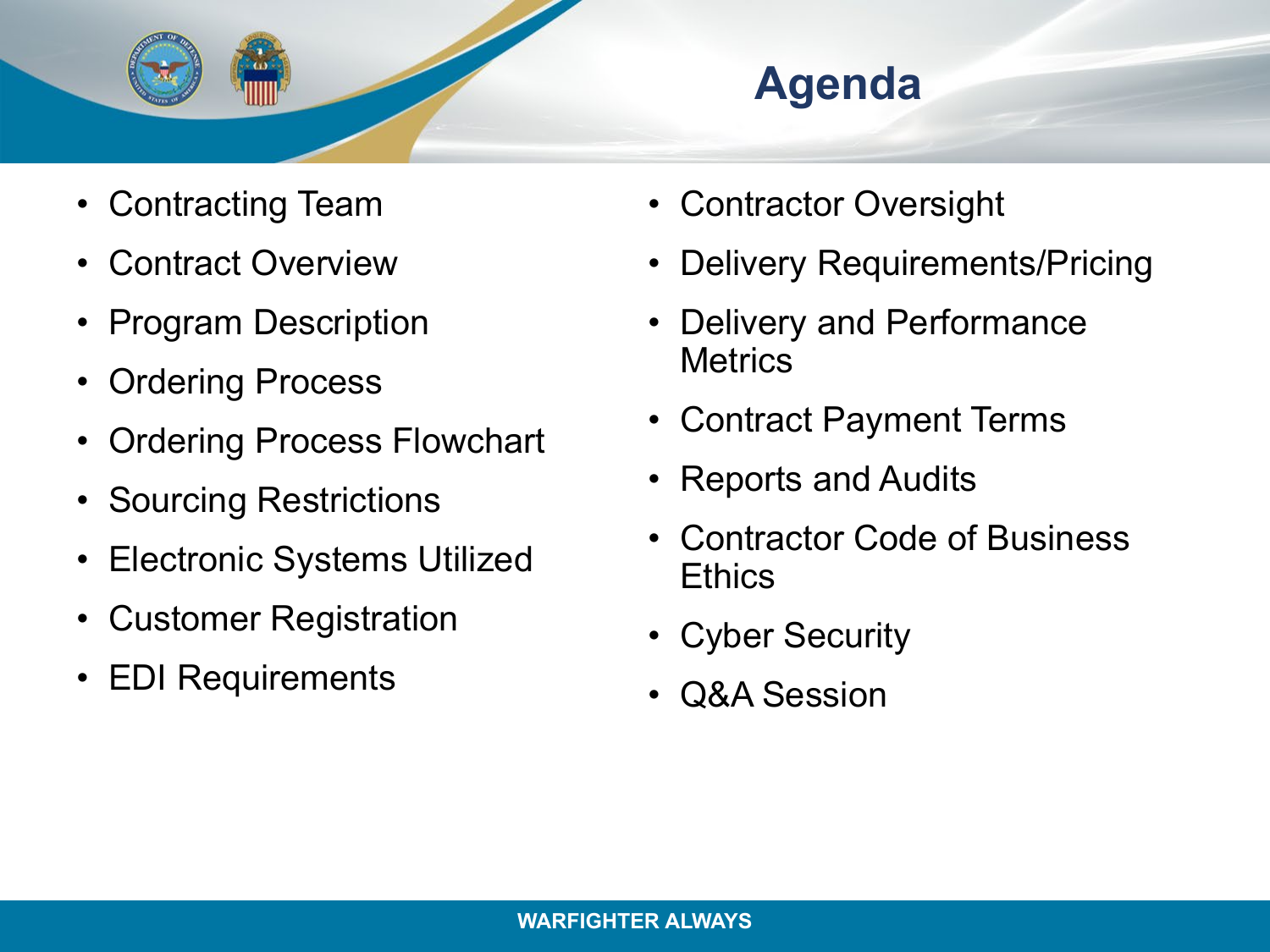

### **Contracting Team**

**Meghan Michalski –** Division Chief, Fire & Marine Division C&E

- **Contracting Officers:**
	- Isabelle Duvak
	- Rodney Jacks

**Eric Milanowicz –** Integrated Supply Team Chief, Program Manager

- **Acquisition Specialists:**
	- Christina Morales
	- Thomas Smith

- **ABOBSC Order Requests:**
	- [ABOBSCOrders@dla.mil](mailto:ABOBSCOrders@dla.mil)
- **ABOBSC RFQ Responses:**
	- [ABOBSCOffers@dla.mil](mailto:ABOBSCOffers@dla.mil)
- **ABOBSC Customer Funding:**
	- [ABOBSCPriceAcknowledgements@dla.](mailto:ABOBSCPriceAcknowledgements@dla.mil) mil
- **ABOBSC Post Award Issues:**
	- [ABOBSCPostAwardNotices@dla.mil](mailto:ABOBSCPostAwardNotices@dla.mil)

For urgent issues, email [Meghan.Michalski@dla.mil](mailto:Meghan.Michalski@dla.mil) and [Eric.Milanowicz@dla.mil](mailto:Eric.Milanowicz@dla.mil) directly (not to shared mailboxes)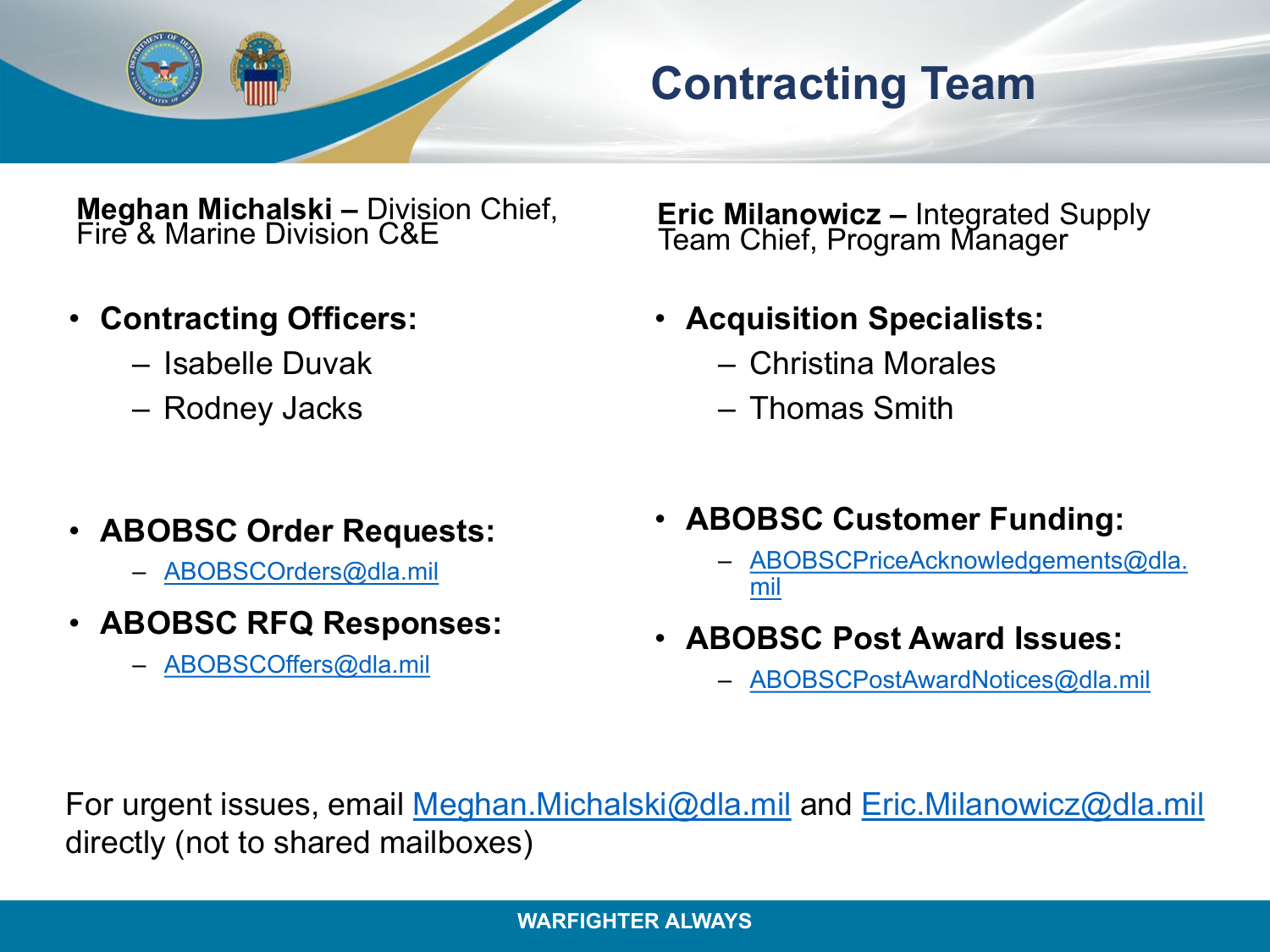

#### **Contract Overview**

- Indefinite Delivery Indefinite Quantity Contract
	- 5 year contract term
	- Validity Dates: April 21, 2021 April 20, 2026
	- Includes 3 Tiered Pricing Periods for Established Ceiling Prices
		- Period 1: 24 Months (April 21, 2021 April 20, 2023)
		- Period 2: 24 Months (April 21, 2023 April 20, 2025)
		- Period 3: 12 Months (April 21, 2025 April 20, 2026)
- Guaranteed Minimum: \$1,000 per contract
- Contract Maximum: \$150,000,000
- Contract will cover total logistics support for Ability One Base Supply Center requirements of DLA Customers to include the 150 BSCs as well as military installations and federal activities worldwide.
- Implementation Plan
	- ̶ 60 Day Ramp Up Period: April 21, 2021 June 20, 2021 (Go live on June 21, 2021)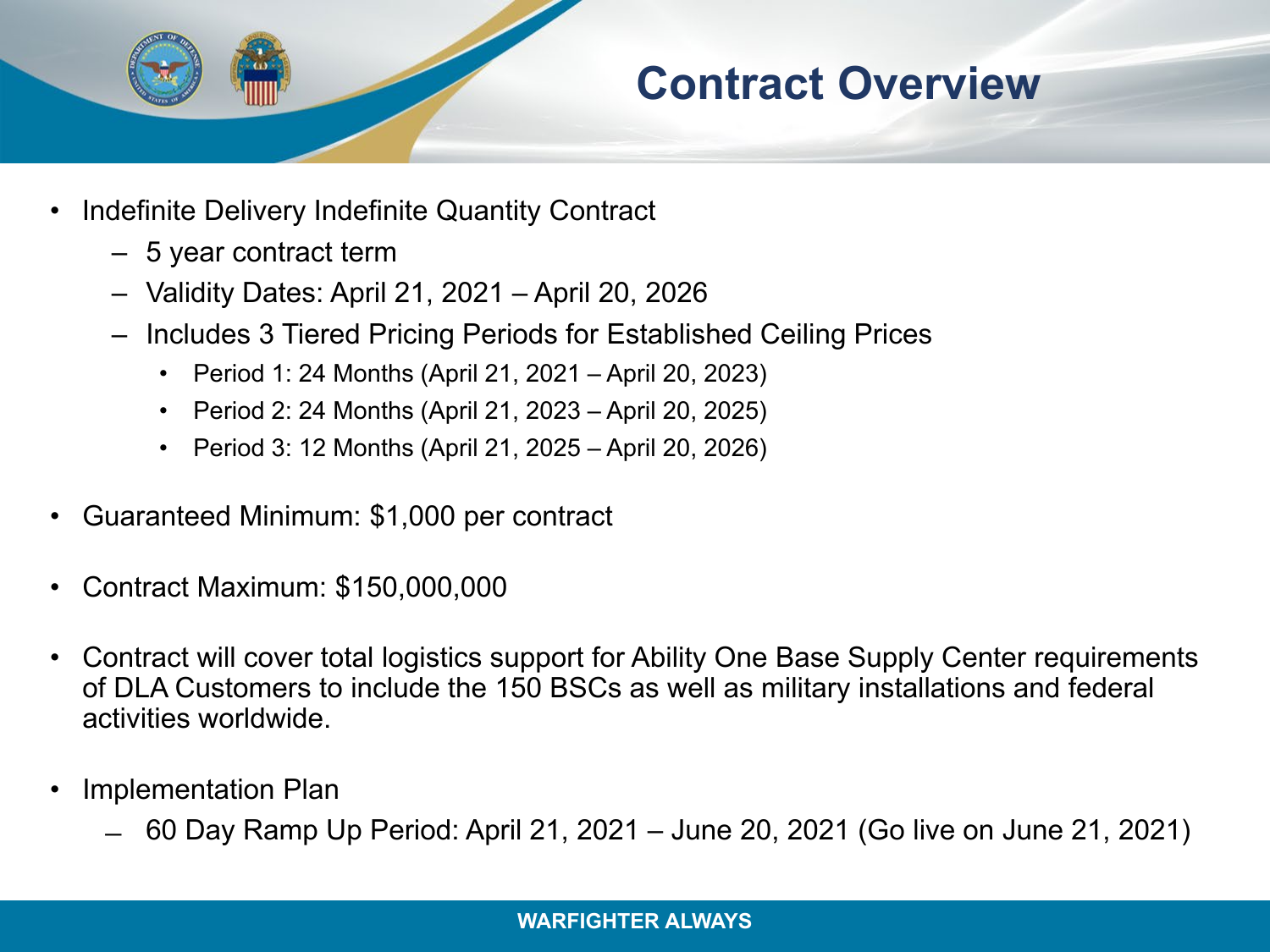

#### **Program Description**

- The Ability One Base Supply Center (AOBSC) Tailored Logistics Support (TLS) Program is a pilot initiative.
- There are currently 150 Base Supply Centers (BSC) located CONUS.
	- The current Base Supply Centers only accept use of GPCs.
	- Program will allow for purchase using MIPR and MILSTRIP funding
- Scope of contract includes items currently sold at the BSCs as well as related supplies within the following categories: Office Products, Cleaning and Janitorial Supplies, Food Service Supplies, Hardware and Tools, Workplace Safety Items, Individual Equipment, and Special Orders.
- Additional items determined to be required by the authorized customers may be added to the resultant ABOBSC Contracts if determined within scope by a Contracting Officer.
	- Any items already supported by existing C&E TLS Programs will not be supported.
- Items procured through the ABOBSC TLS Program will not be added to the Mandatory Procurement List (PL).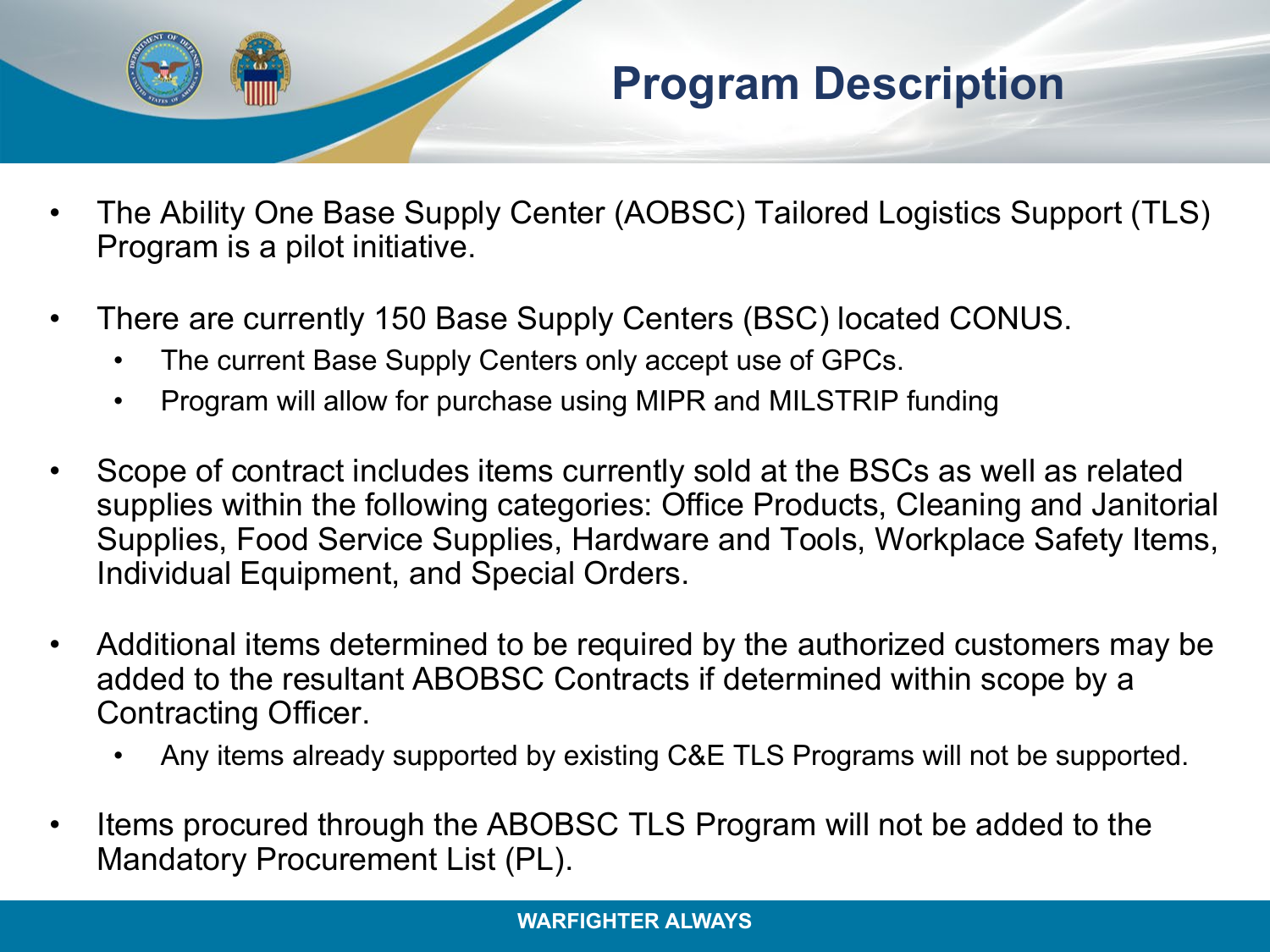

- **Microsoft Outlook/email**  All communication generated via email; all responses for RFQs are conducted via email.
- **Excel** All RFQ responses will be entered into a spreadsheet generated by Bidwiser by the vendor.

#### **Future Systems Utilized**

- **Bidwiser** Intranet system used by C&E to load orders, send<br>RFQs to vendors, conduct price analysis, and provide pending award notifications.
- **Contracting Officer Portal (KOP)** Intranet system used to create Purchase Orders, Sales Orders, and Purchase Requests in EBS and link the SOE TLS Program with the rest of DLA.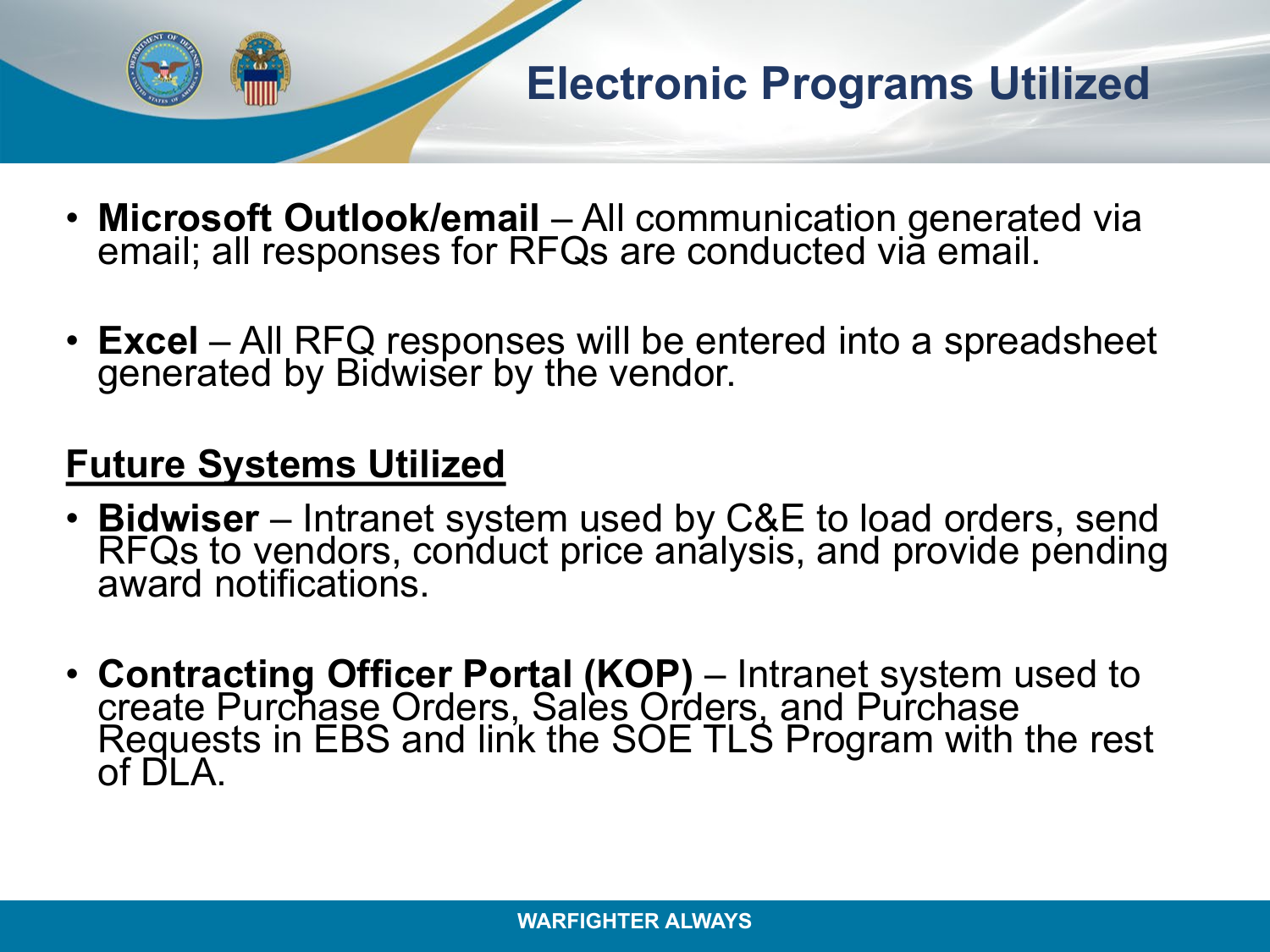

## **Ordering Process**

- Customers submit order request to [ABOBSCOrders@dla.mil](mailto:ABOBSCOrders@dla.mil) for evaluation for scope by a Contracting Officer.
- If approved, orders are sent to vendors via email as a formal Request for Quote (RFQ).
	- The date and time for receipt of quotes will be specified on each RFQ and generally will be within 3 business days – may be shortened as needed.
- Responses are sent back to DLA by the vendor via email to [ABOBSCOffers@dla.mil](mailto:ABOBSCOffers@dla.mil).
- Once prices are determined fair and reasonable by the KO, a spreadsheet with prices proposed for award is sent to the customer.
	- Customer responds with their funding to **ABOBSCPriceAcknowledgements@dla.mil**
- Once funding is received, the Contracting Officer requests a PR be created and sources the award in Eprocurement.
	- Vendor receives a DD1155 Delivery Order/DIBBS Award Notice.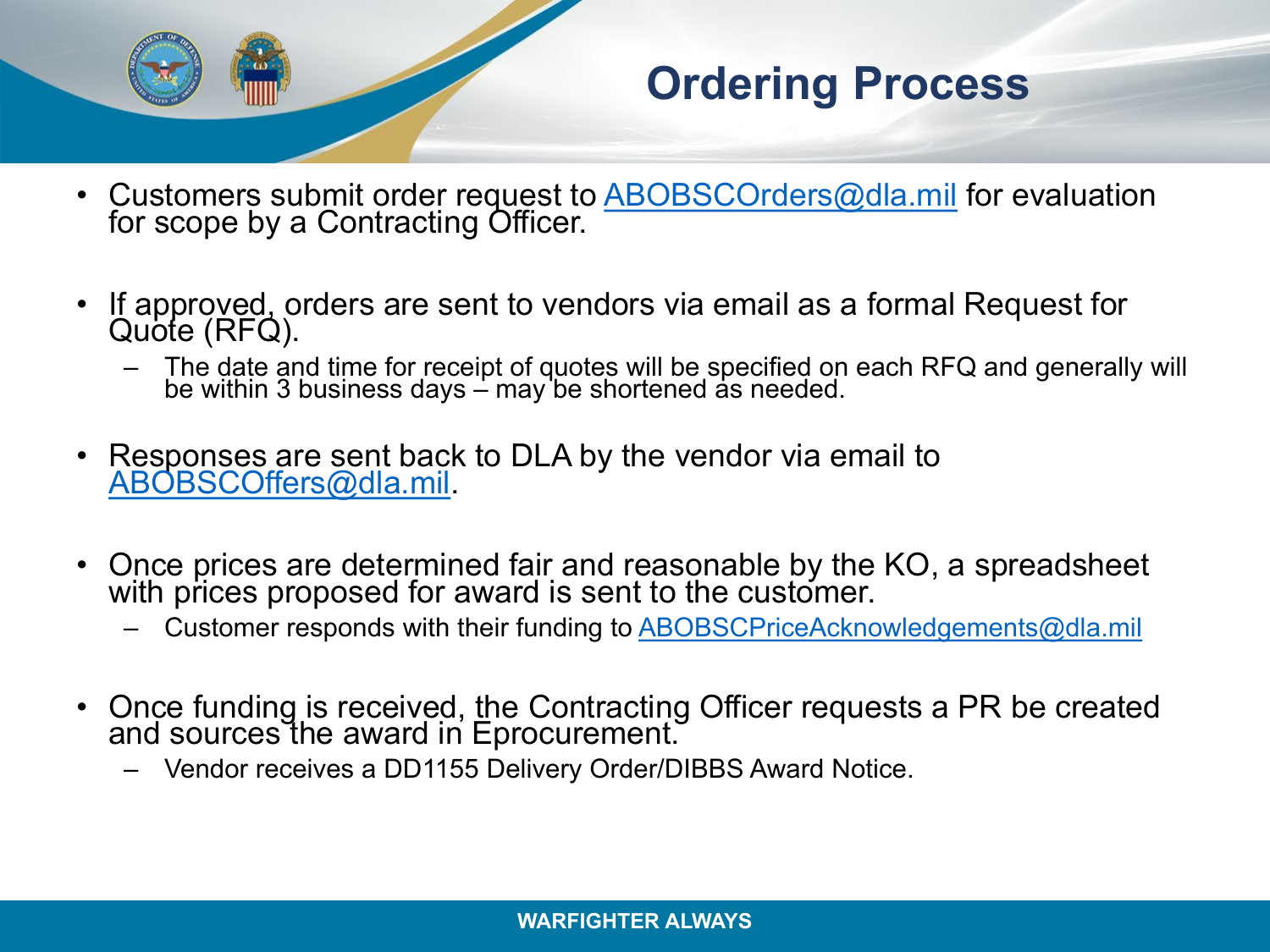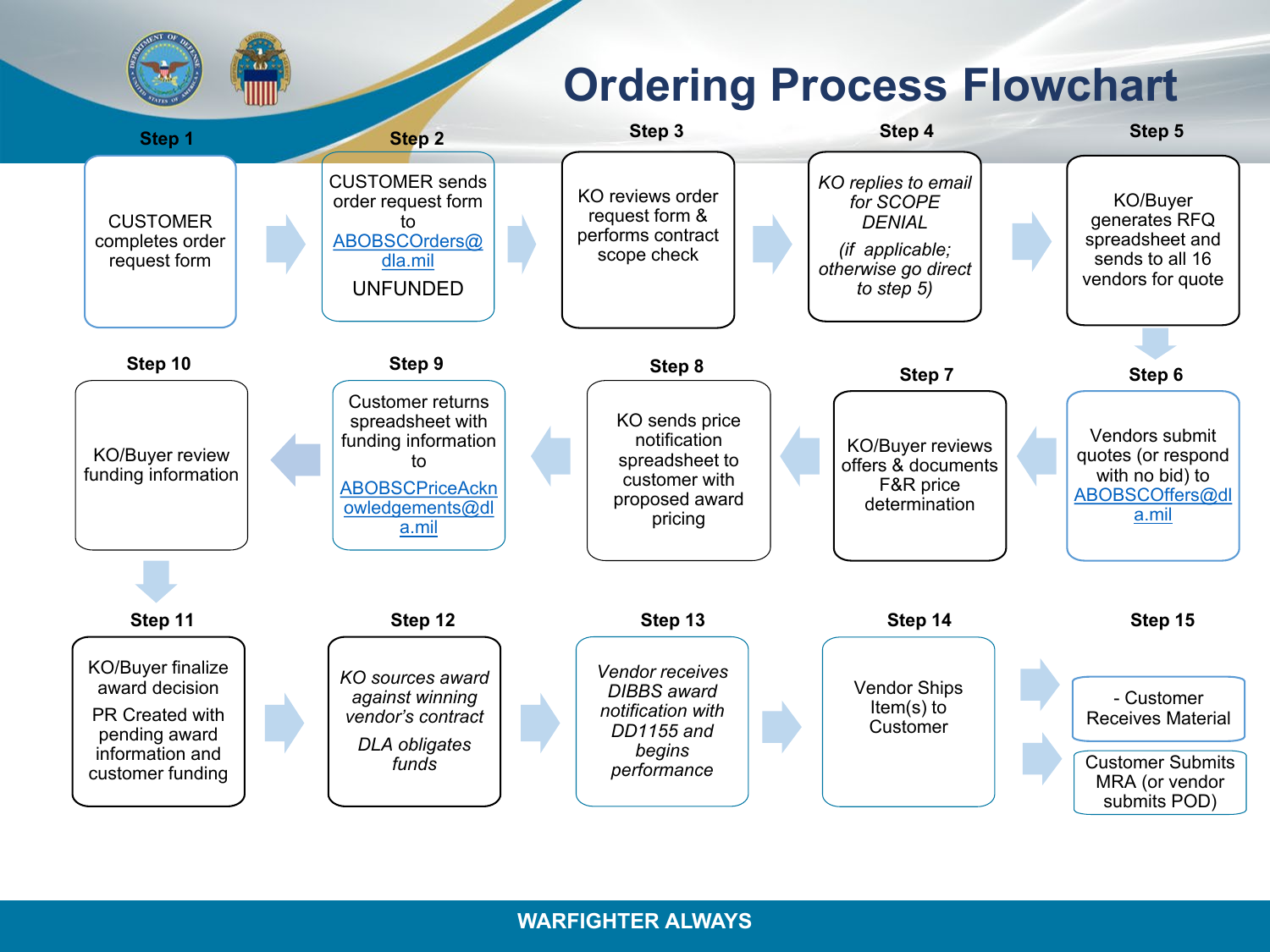

## **DLA Ability One BSC TLS Program Contracts**

| <b>Contract Number</b> | <b>Vendor Name</b>                                              |
|------------------------|-----------------------------------------------------------------|
| SPE8EZ-21-D-0001       | Alabama Industries for the Blind                                |
| SPE8EZ-21-D-0002       | Alphapointe                                                     |
| SPE8EZ-21-D-0003       | Arizona Industries for the Blind                                |
| SPE8EZ-21-D-0004       | Associated Industries for the Blind                             |
| SPE8EZ-21-D-0005       | Beacon Lighthouse, Inc.                                         |
| SPE8EZ-21-D-0006       | Blind Industries & Services of Maryland (BISM)                  |
| SPE8EZ-21-D-0007       | Central Association for the Blind and Visually Impaired (CABVI) |
| SPE8EZ-21-D-0008       | Cincinnati Association for the Blind & Visually Impaired        |
| SPE8EZ-21-D-0009       | Envision                                                        |
| SPE8EZ-21-D-0010       | <b>IFB</b> Solutions                                            |
| SPE8EZ-21-D-0011       | Industries for the Blind and Visually Impaired (IBVI)           |
| SPE8EZ-21-D-0012       | LC Industries (LCI)                                             |
| SPE8EZ-21-D-0013       | San Antonio Lighthouse for the Blind and Vision Impaired        |
| SPE8EZ-21-D-0014       | South Texas Lighthouse for the Blind                            |
| SPE8EZ-21-D-0015       | The Lighthouse for the Blind, Inc.                              |
| SPE8EZ-21-D-0016       | Virginia Industries for the Blind                               |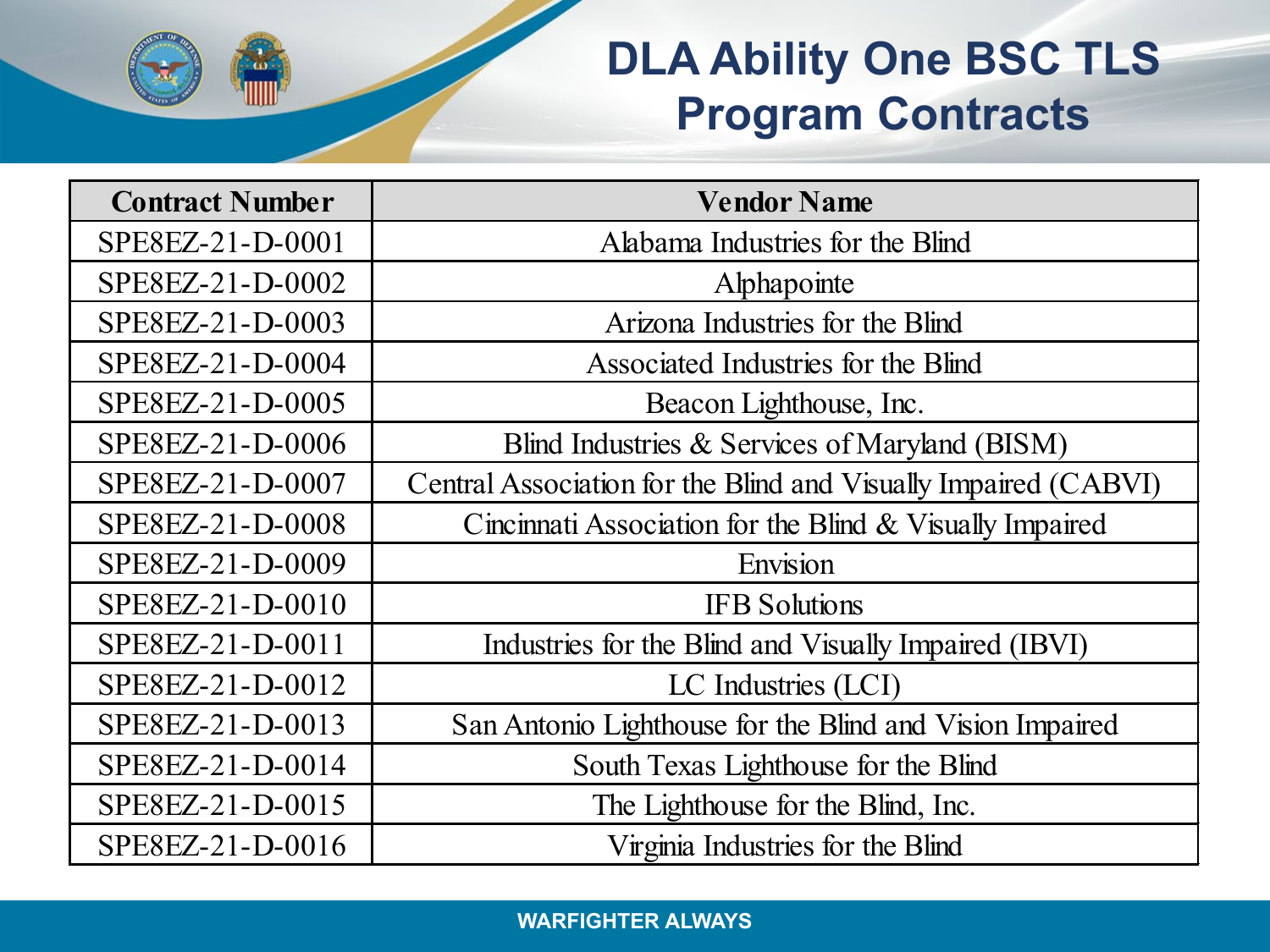## **Sourcing Restrictions**

- **Berry Amendment**
	- DFARS 252.225-7012 & DFARS 252.225-7015
	- These clauses provide detail on what items are covered for example, tents, textiles, clothing, hand and measuring tools, etc.
	- Mandatory any item offered MUST adhere to the Berry Amendment when applicable unless specifically indicated by the Contracting Officer.

#### • **Buy American and Balance of Payments Program**

- DFARS 252.225-7001
- Contractors shall only provide end items that are manufactured or substantially transformed in the United States or a Qualifying or Designated country, as set forth in FAR 25.003 and DFARS 225.003.
- If an item is NOT compliant, vendor may still submit an offer the Contracting Officer will determine if a waiver is appropriate.

#### • **Vendor is Responsible**

– The vendor is responsible to identify all sourcing restrictions that are applicable to any items and RFQs for which an offer is provided.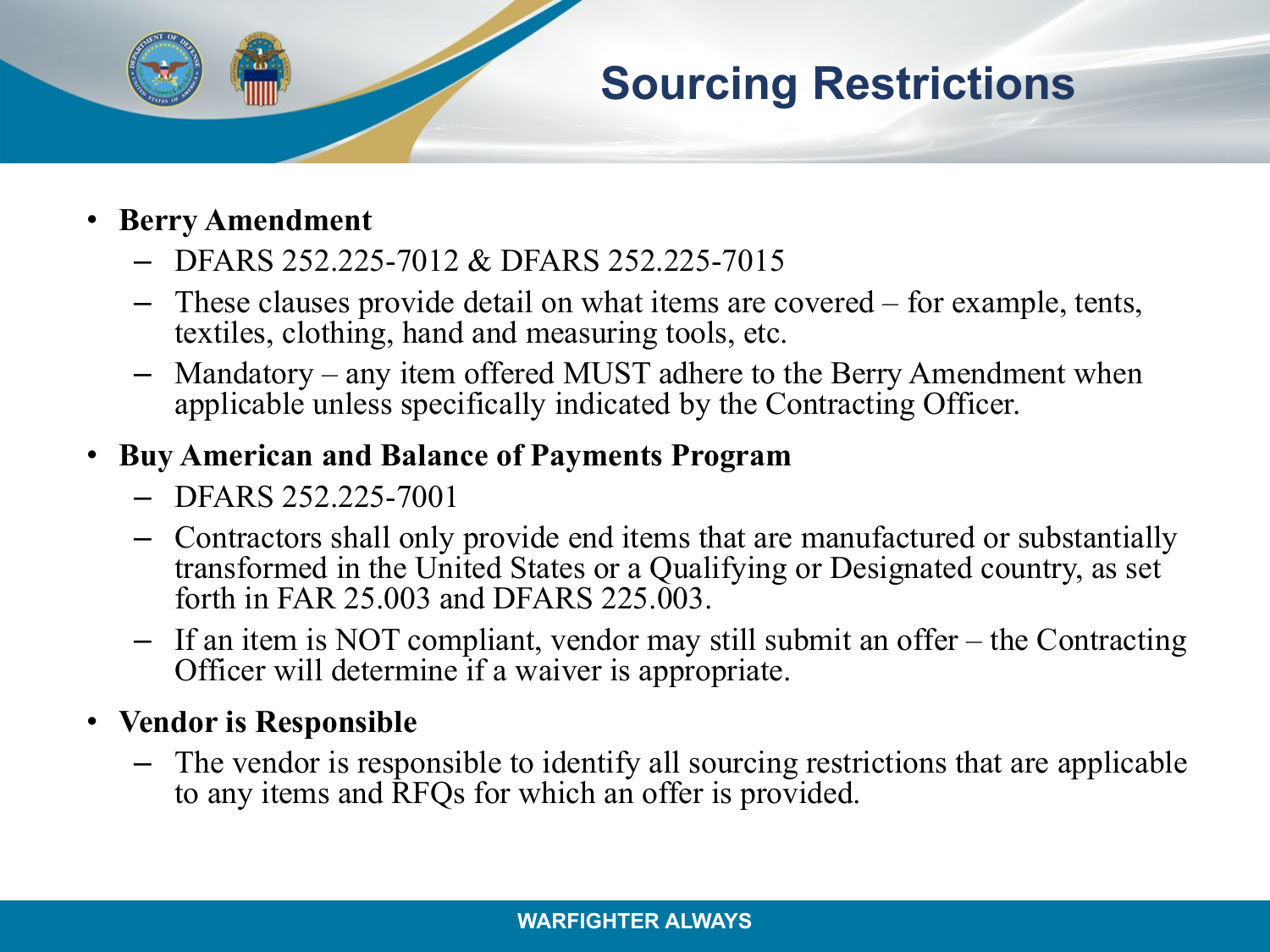

#### **EDI Requirements**

- **Transaction sets:**
	- 810 Invoice (may use WAWF instead)
	- 856 Advanced Shipping Notice (must use WAWF; no EDI)

\*\*Additional information regarding EDI transactions can be found at the following website: https://www.dla.mil/TroopSupport/ConstructionandEquipment/EDIMappingGuidelines/PO PSProgram.aspx (refer to TVR/KOP Program Guidelines)

- Upon shipment to the customer, the vendor must create and forward an **856 – Advanced Shipping Notice transaction**.
	- The supplier's EDI 856 must contain the Carrier Name and Carrier Assigned Package Identification Number (Tracking Number).
	- For shipments that do not utilize an independent transporter, suppliers must provide an electronic Proof of Delivery to the NGE (Next Generation ELLIS) web based application. Examples of electronic Proof of Delivery format include PDF or image files with Delivery Signature Confirmation.
- Requisition Number at **line item/detail level** rather than **order/header level**.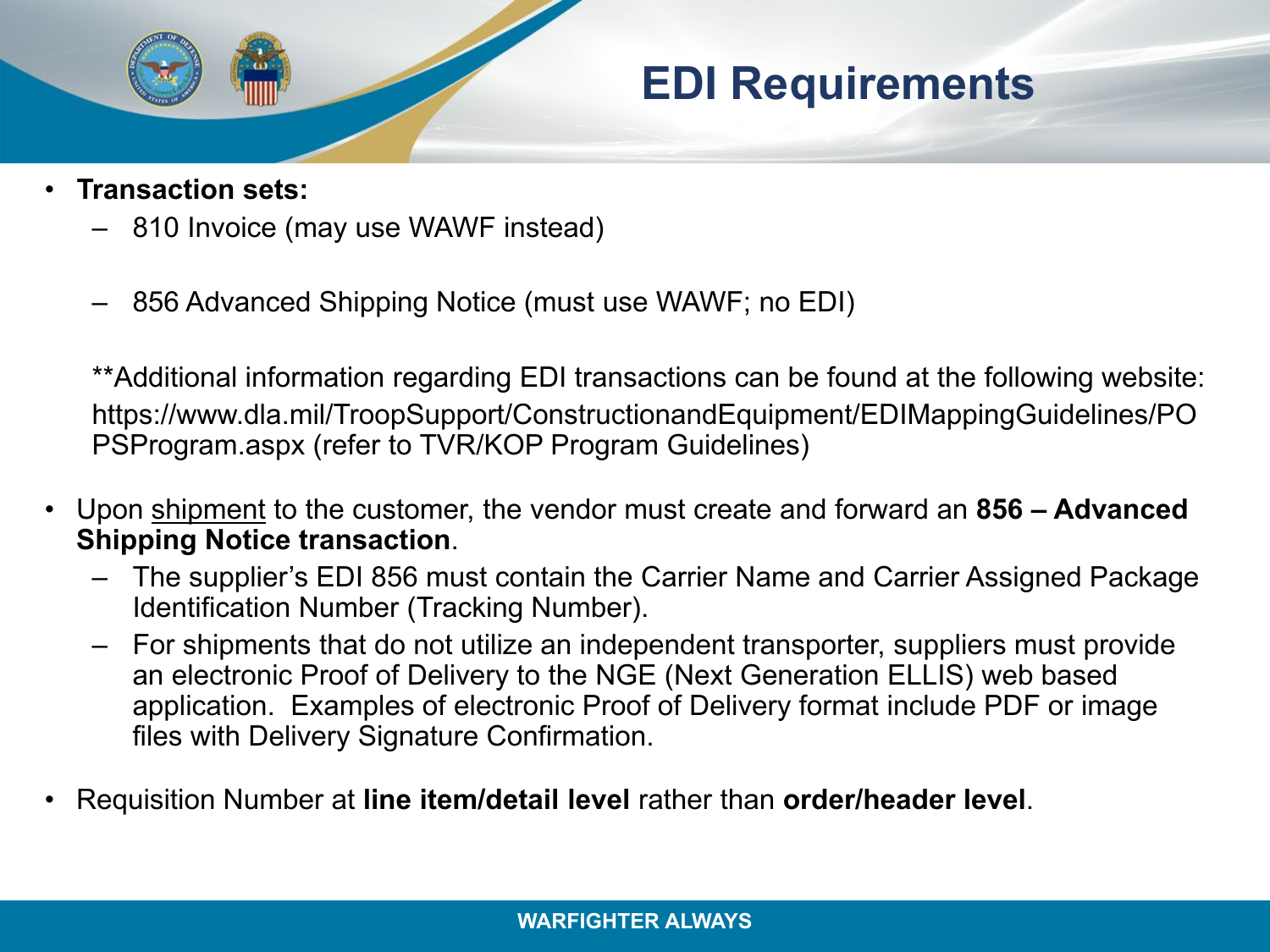

### **Contractor Oversight**

- The vendor shall establish and maintain oversight procedures, to include an acceptable purchasing system for organizing quotes submitted, processing and handling orders, managing deliveries, tracking performance metrics, and ensuring the timely processing of electronic invoices.
- "Purchasing system" means the vendor's system or systems for purchasing and subcontracting, including make-or-buy decisions, the selection of subcontractors, analysis of quoted prices, negotiation of prices with contractors, placing and administering of orders, expediting delivery of materials, etc.
- "Acceptable purchasing system" means a purchasing system that complies with the system criteria as identified in the solicitation and resultant contract.
- See Statement of Work, Contractor Management and Oversight (p.16-19).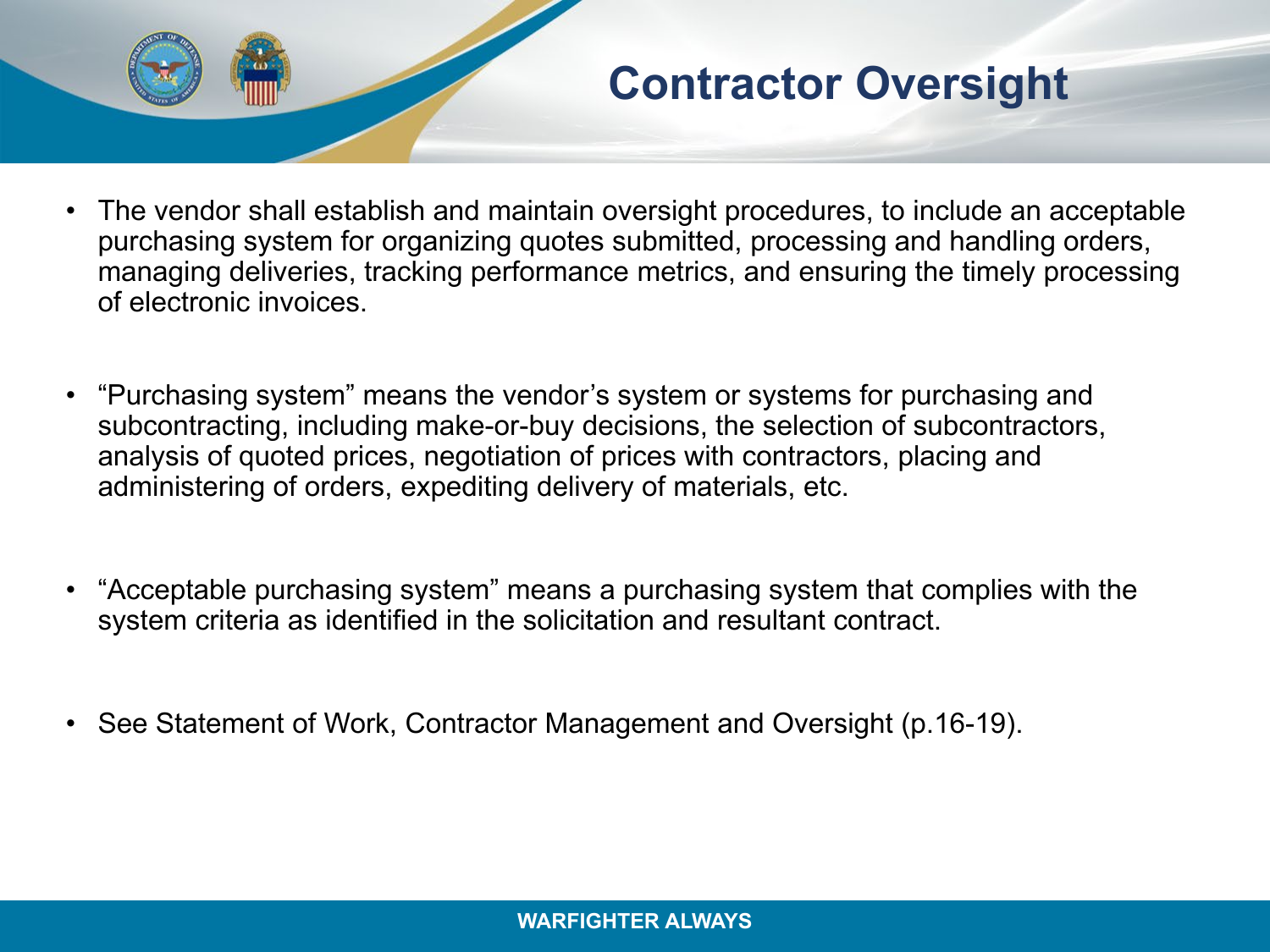

- **F.O.B. Terms**  Transportation shall be F.O.B. Destination
	- Refer to Statement of Work, Delivery Requirements for additional information.
- **Pricing of Offered items**  vendors shall include transportation costs in their unit prices. Pricing shall be F.O.B. Destination end unit pricing, which includes transportation to customers worldwide.
- **Inspection & Acceptance Point**  Point of Inspection and Acceptance shall be at Destination (defined as customer's CONUS location, customer's OCONUS location, or a CONUS Consolidation Point where applicable).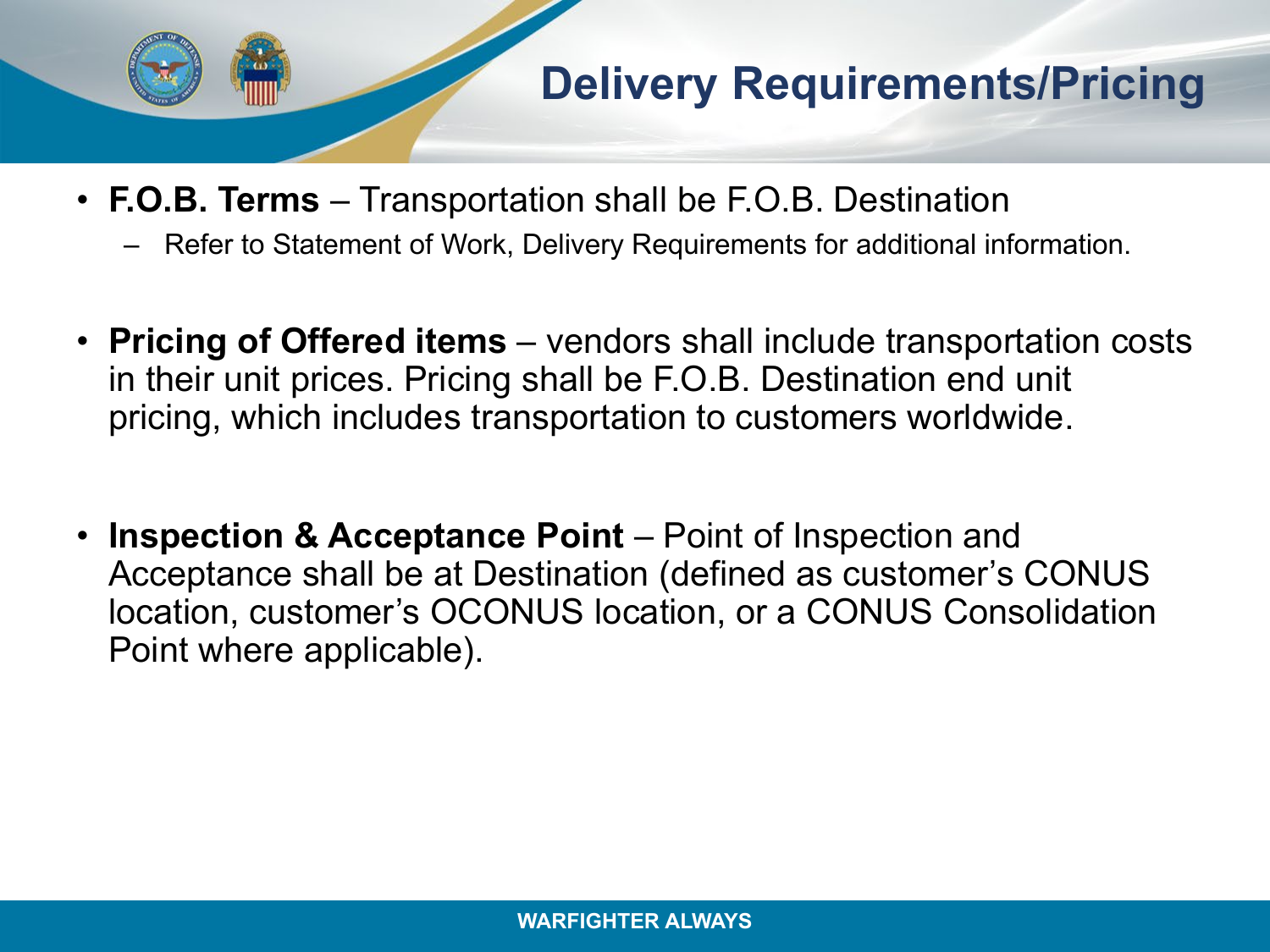#### **Delivery and Performance Metrics**

• **Performance Metric – On-Time Delivery Rate**. The vendor is required to maintain a 90% on-time delivery. Material ordered must be delivered/performed in the specified time frames requested by the ordering activity. On-time delivery shall be calculated as follows:

#### **Quantity Delivered On-Time Quantity Delivered**

• **Performance Metric – Line Item Fill Rate.** The vendor is required to maintain a 95% line item fill rate. Material ordered must be delivered in the quantities requested by the ordering activity. Quantity Fill Rate shall be calculated as follows:

#### **Quantity Delivered**

#### **Quantity Ordered**

- **Performance Metric – Quote Rate.** The vendor is required to submit quotes on 90% of the Delivery Order RFQs.
- To calculate the On-Time Delivery Performance Metric and the Quantity Fill Rate, the Government anticipates using the Next Generation Enterprise Linked Logistics Information Source (ELLIS) to track Performance Metrics.
- See Statement of Work, Ordering (p.6-8) and Fill Rates (p.11-12)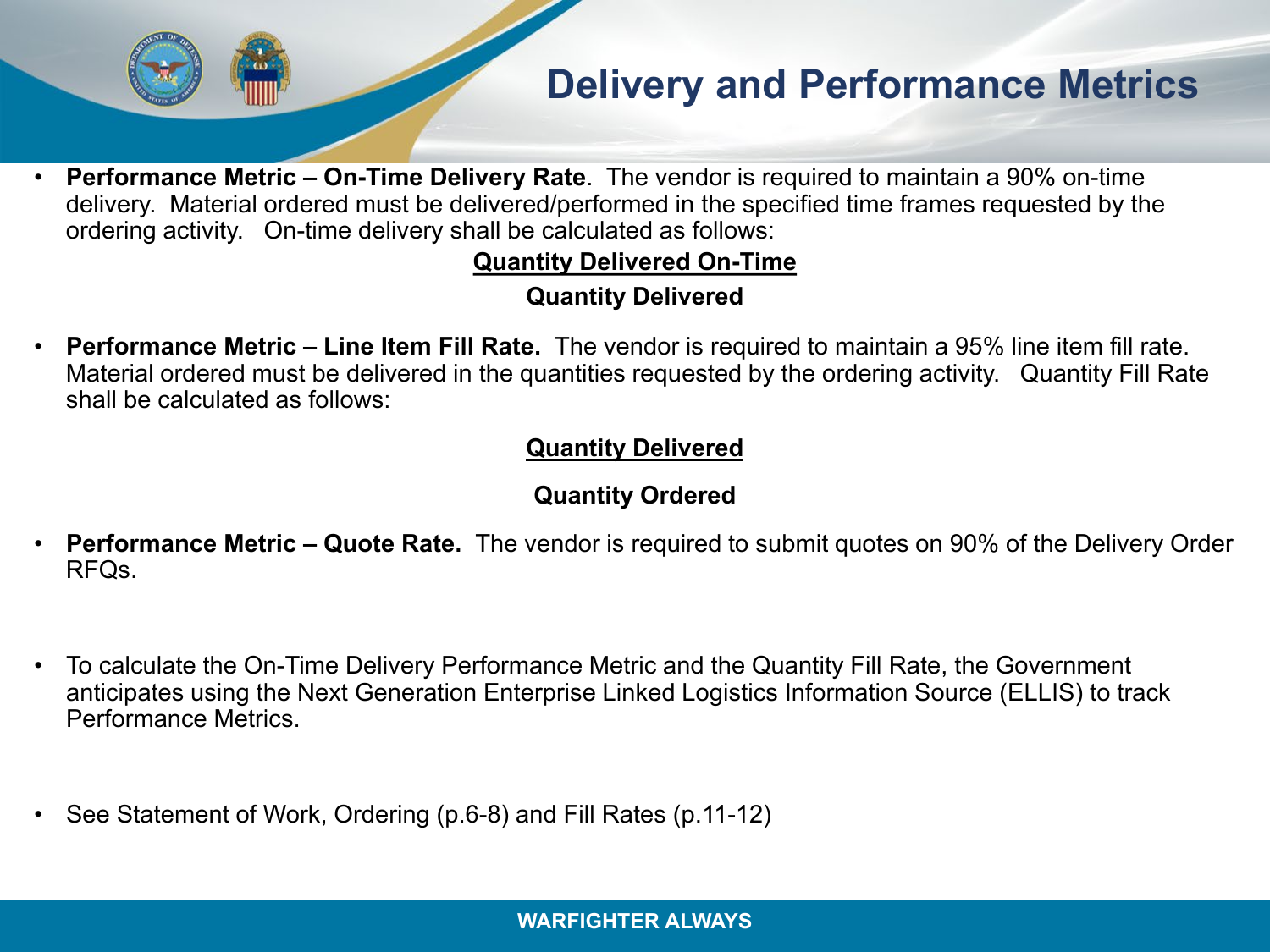

### **Contract Payment Terms**

- Fast Pay will be utilized for delivery orders issued under this resulting contract for orders valued less than \$35,000.00.
	- A quarterly audit will be conducted.
	- DLA Troop Support may use carrier data provided in the 856 Advance Shipping Notice EDI transaction set data in the Next Generation Enterprise Linked Logistics Information Source (NGE) system and/or Proof of Deliveries (PODs) provided by the vendor.
- Prompt Payment or NET30 will be utilized for all delivery orders valued at or above \$35,000.00.
	- DLA Troop Support may use carrier data provided in the 856 Advance Shipping Notice EDI Transaction set and data in the NGE systems and/or PODs provided by the vendor to facilitate prompt payment.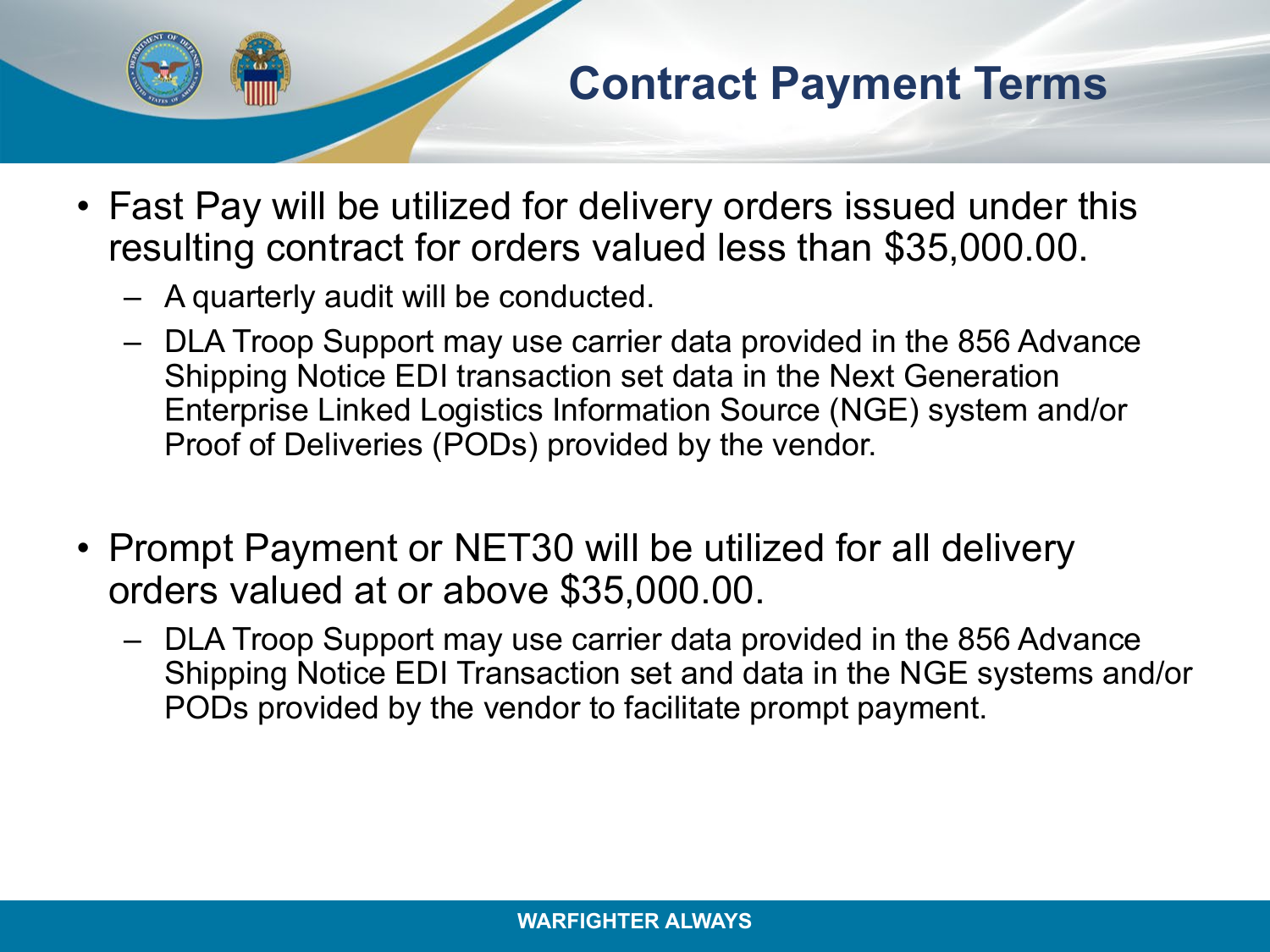

## **Prompt Pay (continued)**

- To be in compliance with Prompt Payment terms, the invoice shall not be paid (or due to be paid) until after Government acceptance of supplies delivered. Therefore, you should not be invoicing until<br>Government acceptance occurs. An order is not accepted until the<br>goods receipt is posted or the material receipt acknowledgement is processed generating a goods receipt. If the vendor invoices prior to<br>GR posting for orders under Prompt Payment terms, the invoice should not be considered proper.
- FAR 32.904 Determining Payment Due Dates.

The due date for making invoice payments by the designated payment office shall be the later of the following two events:

- $\,$  (A) The 30th day after the designated billing office receives a proper invoice  $\,$ from the Contractor (except as provided in paragraph (a)(1)(ii) of this clause).
- (B) The 30th day after Government acceptance of supplies delivered or services performed. For a final invoice, when the payment amount is subject to contract settlement actions, acceptance is deemed to occur on the effective date of the contract settlement."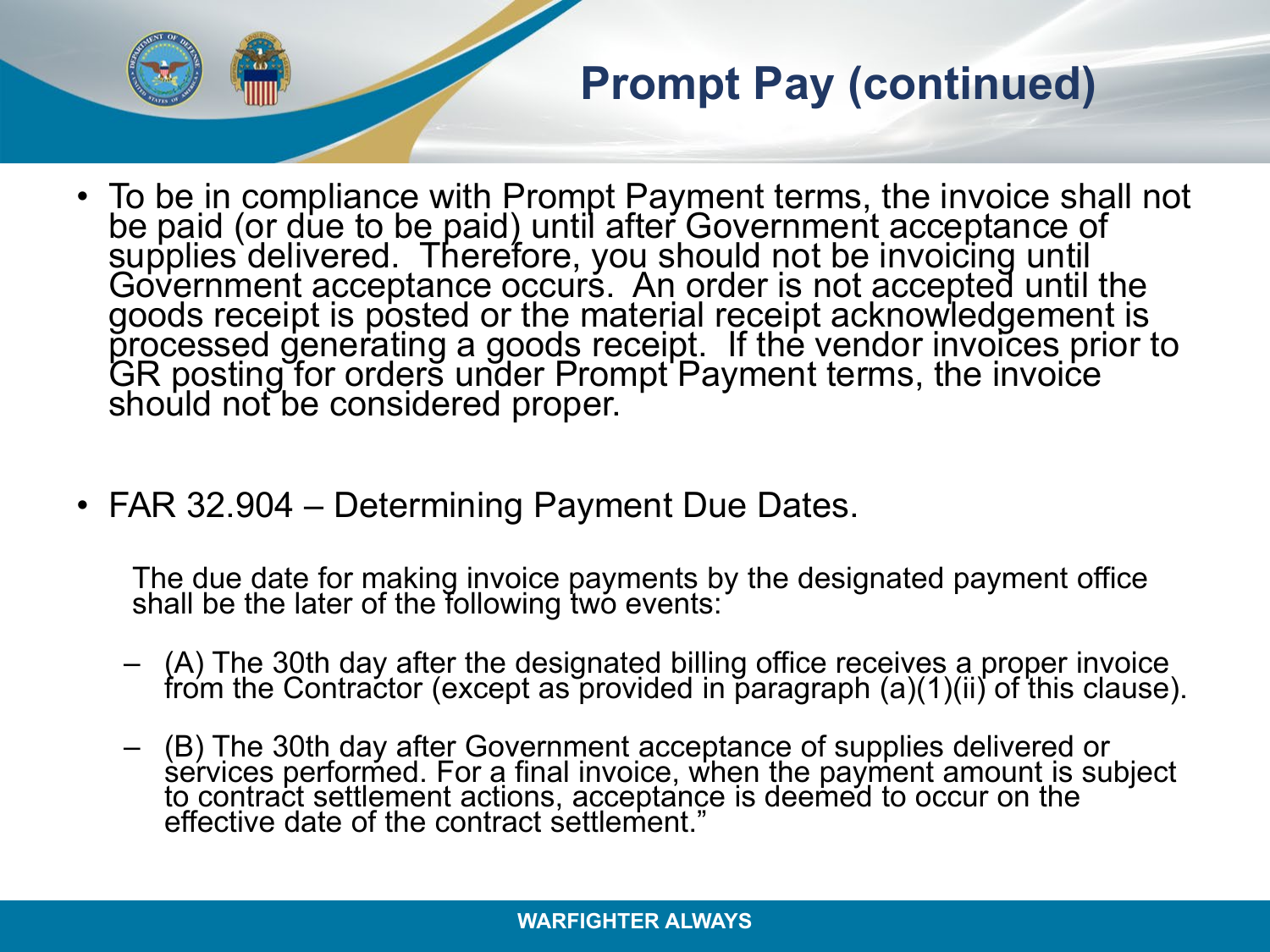

#### **Reports and Audits**

- **CPARS:** Annually
	- The contractor's performance under the contract including but not limited to line item fill rate, on-time delivery rate, quote rate, and customer satisfaction will be recorded in the Contractor Performance Assessment Reporting System [\(CPARS](https://www.cpars.csd.disa.mil/)).
- **In Process Reviews (IPR):** The contractor and the DLA Troop Support Contracting Officer will meet, at a minimum, on an annual basis to discuss issues relating to the contractor's performance and customer satisfaction.
- **Monthly Marketing Report:** Due on the 15<sup>th</sup> of every month indicating any marketing endeavors the vendor will engage in regarding the DLA ABSOBSC TLS Program during the next 30 days – customer visits, trade shows, etc.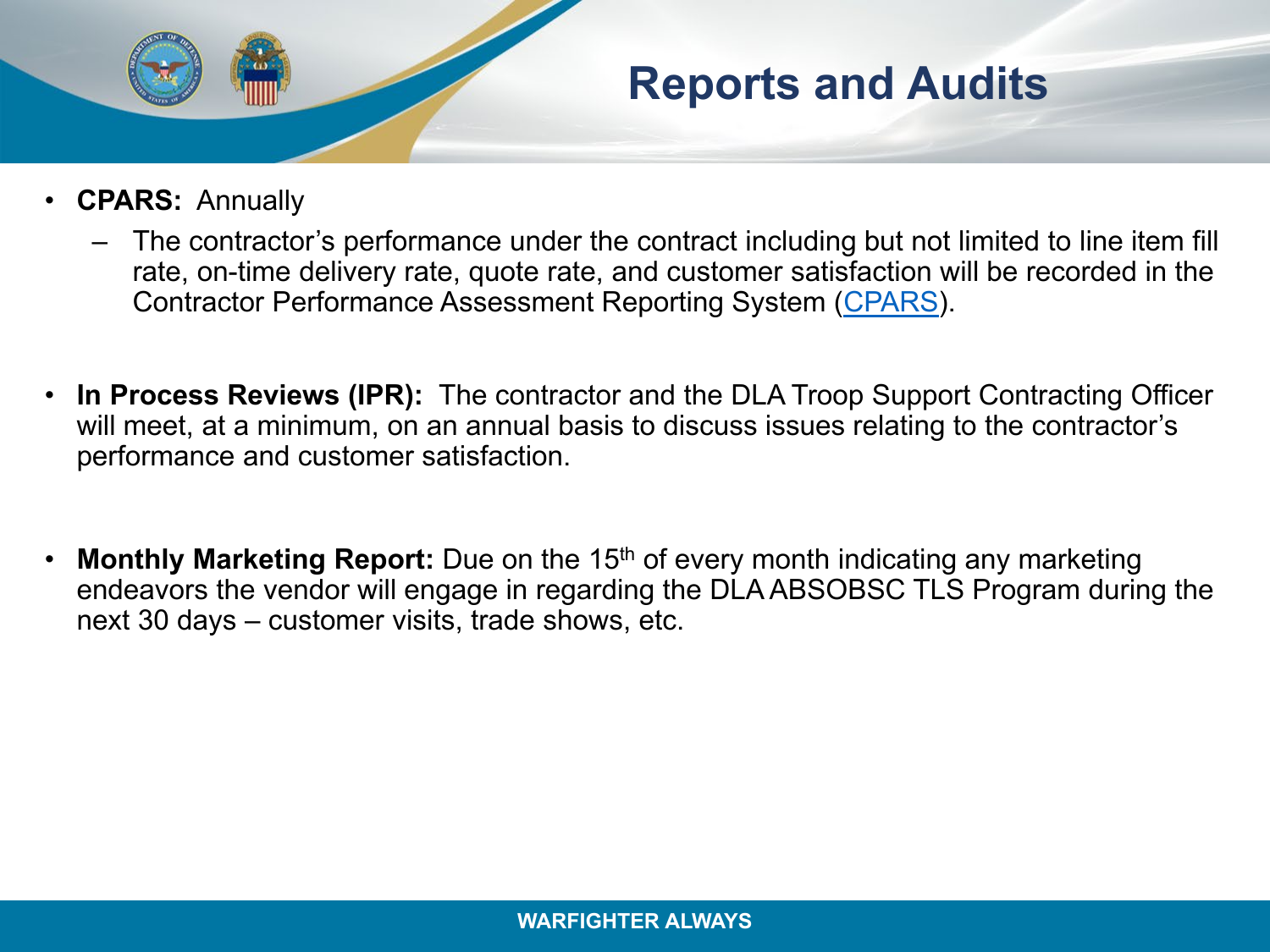

#### **Contractor Code Of Business Ethics**

- FAR Part 3.1002(a) requires all government contractors to conduct themselves with the highest degree of integrity and honesty.
- Contract includes FAR clause 52.203-13 CONTRACTOR CODE OF BUSINESS ETHICS AND CONDUCT; the contractor shall comply with the terms of the clause and have a written code of business ethics and conduct; exercise due diligence to prevent and detect criminal conduct; promote ethical conduct and a commitment to compliance with the law within their organization; and timely report any violations of federal criminal law involving fraud, conflict of interest, bribery or gratuity violations found in title 18 of the United States Code or any violations of the False Claims Act. (31 U.S.C. 3729-3733)
	- **Within 30 calendar days after contract award, the contractor shall provide its written code of business ethics and conduct to the Contracting Officer.**
- A contractor may be suspended and/or debarred for knowing failure by a principal to timely disclose to the government, in connection with the award, performance, or closeout of a government contract performed by the contractor or a subcontract awarded there under, credible evidence of a violation of federal criminal law involving fraud, conflict of interest, bribery, or gratuity violations found in title 18 of the United States Code or a violation of the False Claims Act. (31 U.S.C. 3729-3733)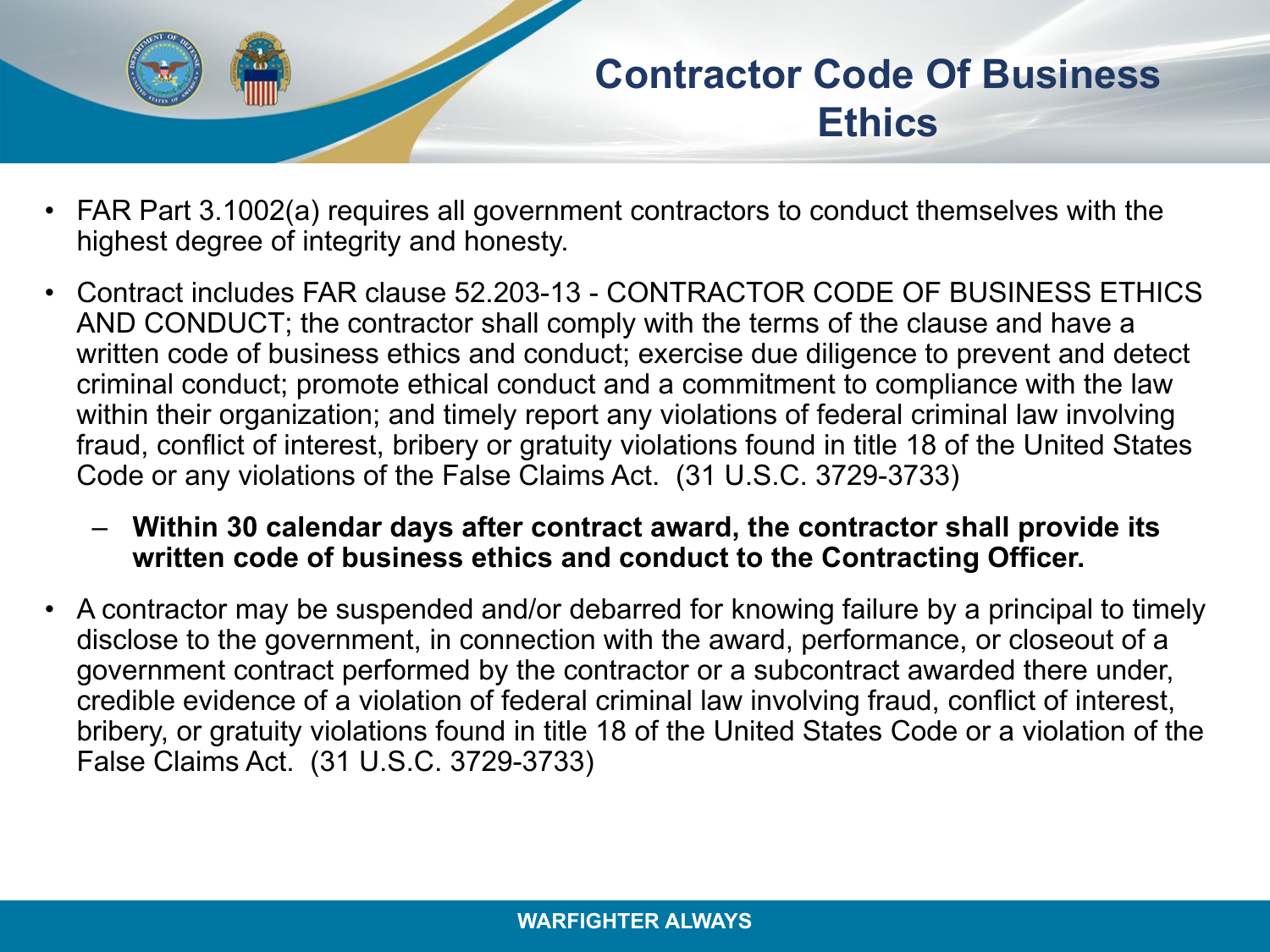

- Vendors must be prepared, upon request, to furnish their plan to adhere to the requirements stated in National Institute of Standards and Technology (NIST) SP 800-171.
- Vendors must be prepared, upon request, to furnish documentation verifying compliance with NIST SP 800-171 requirement 3.11.1.
- The vendor shall allow DLA's Cyber Assessment Team or a third-party assessor to perform an on-site review for compliance with DFARS 252.204-7012.
- Vendors must be prepared, upon request, to provide to the Contracting Officer contingency planning documentation showing compliance with NIST SP 800-171 requirement 3.8.9, "Protect the confidentiality of backup CUI at storage locations" shall be in accordance with NIST SP 800-171A assessment procedures.
- Statement of Work, Security Requirements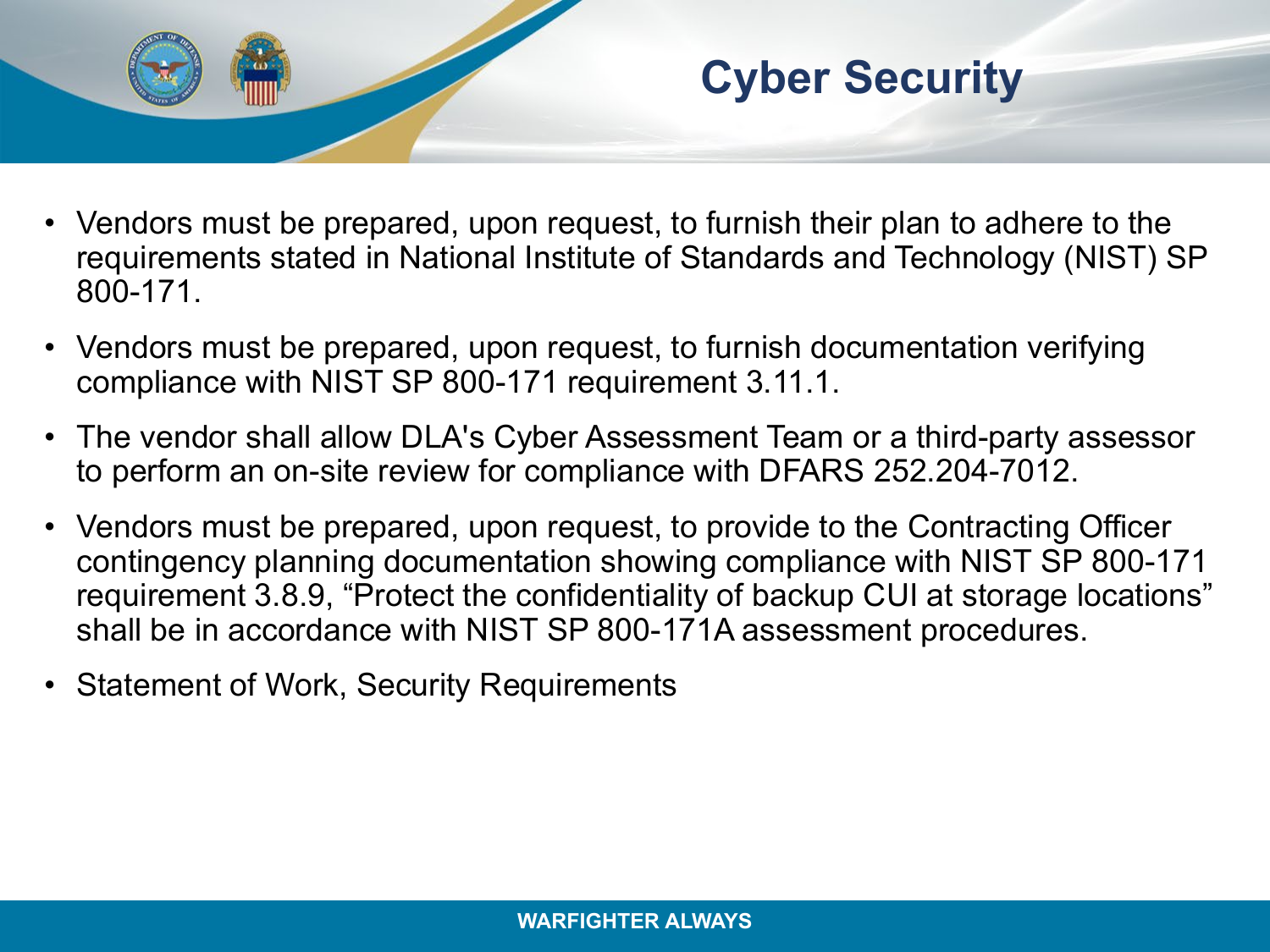

## **Q&A Session**

**WARFIGHTER ALWAYS WARFIGHTER ALWAYS**